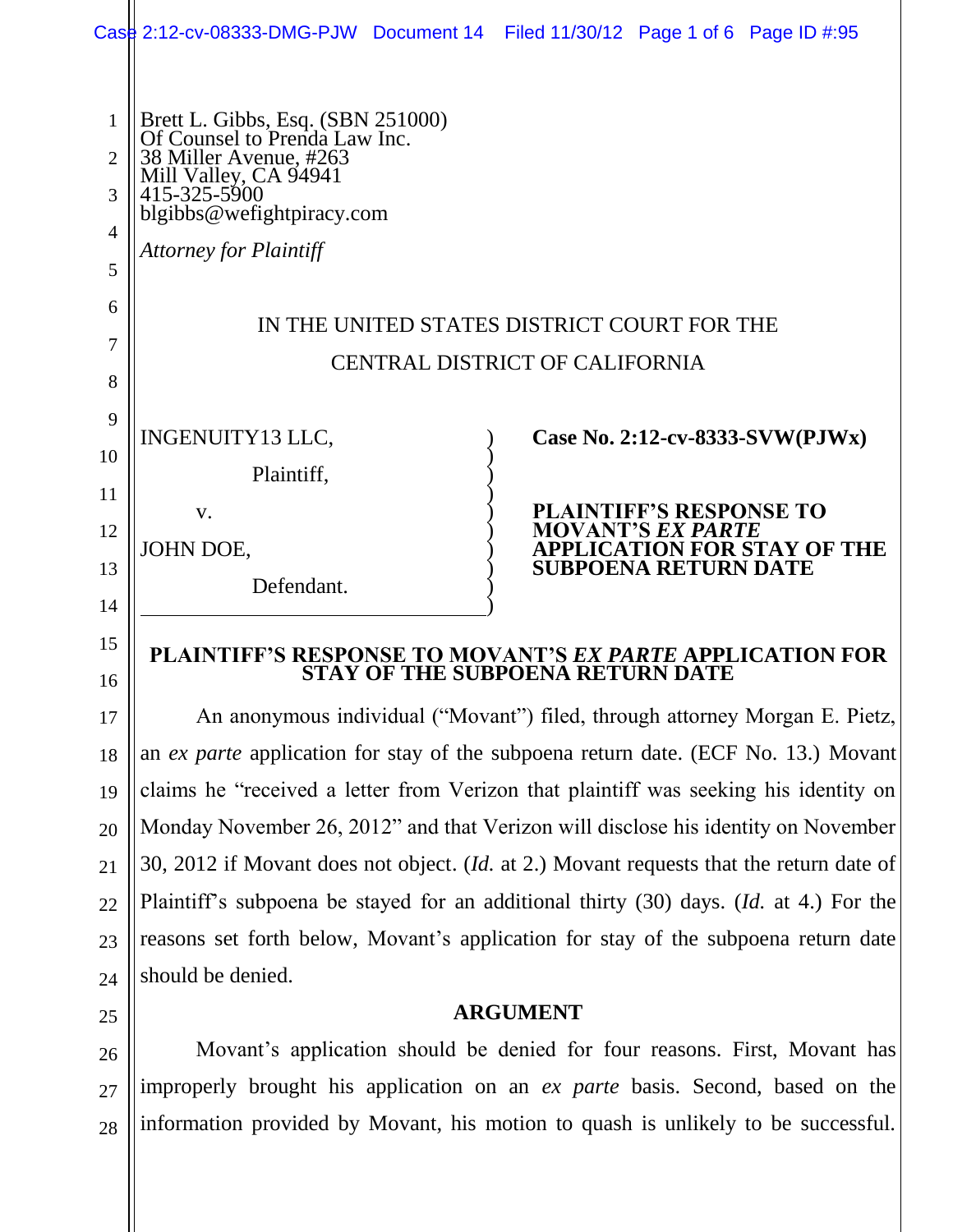Third, a stay of the subpoena return date will be highly prejudicial to Plaintiff. Fourth, Movant improperly introduces evidence in violation of Federal Rule of Evidence 408.

## **I. MOVANT HAS IMPROPERLY BROUGHT HIS APPLICATION ON AN**  *EX PARTE* **BASIS**

Movant's application is brought on an *ex parte* basis. (ECF No. 13.) *Ex parte* proceedings are generally disfavored. *U.S. v. Klimavicius-Viloria*, 144 F.3d 1249, 1261 (9th Cir. 1998) ("Ex parte hearings are generally disfavored"); *U.S. v. Kenney*, 911 F.2d 315, 321 (9th Cir. 1990) (recognizing "that in our system, adversary procedures are the general rule and ex parte examinations are disfavored."). *Ex parte* relief is appropriate only in rare circumstances, such as when there is no known opposing party with whom to confer. (*See, e.g.* ECF No. 8 at 11-12) (citing *Wakefield v. Thompson*, 177 F.3d 1160, 1163 (9th Cir. 1999) (error to dismiss unnamed defendants given possibility that identity could be ascertained through discovery). In the instant case there is a party in which Movant can confer—Plaintiff. Plaintiff understands Movant's temporal concerns, but Plaintiff should be allowed to weigh in on the prejudicial relief sought by Movant.

Further, Movant has failed to comply with the Local Rule for bringing an *ex parte* application. Central District of California Local Rule 7-19 states that:

> An application for an ex parte order shall be accompanied by a memorandum containing, if known, the name, address, telephone number and e-mail address of counsel for the opposing party, the reasons for the seeking of an ex parte order, and points and authorities in support thereof. An applicant also shall lodge the proposed ex parte order.

27 28 L.R. 7-19. Movant failed to attach any memorandum addressing any of these requirements. Most importantly, Movant's application does not set forth any authority addressing why *ex parte* relief is appropriate here. (*See generally* ECF No 13.) Furthermore, Movant purposefully misstates the meet and confer email between him and Plaintiff's counsel. Despite Movant's claims that Mr. Gibbs "promised"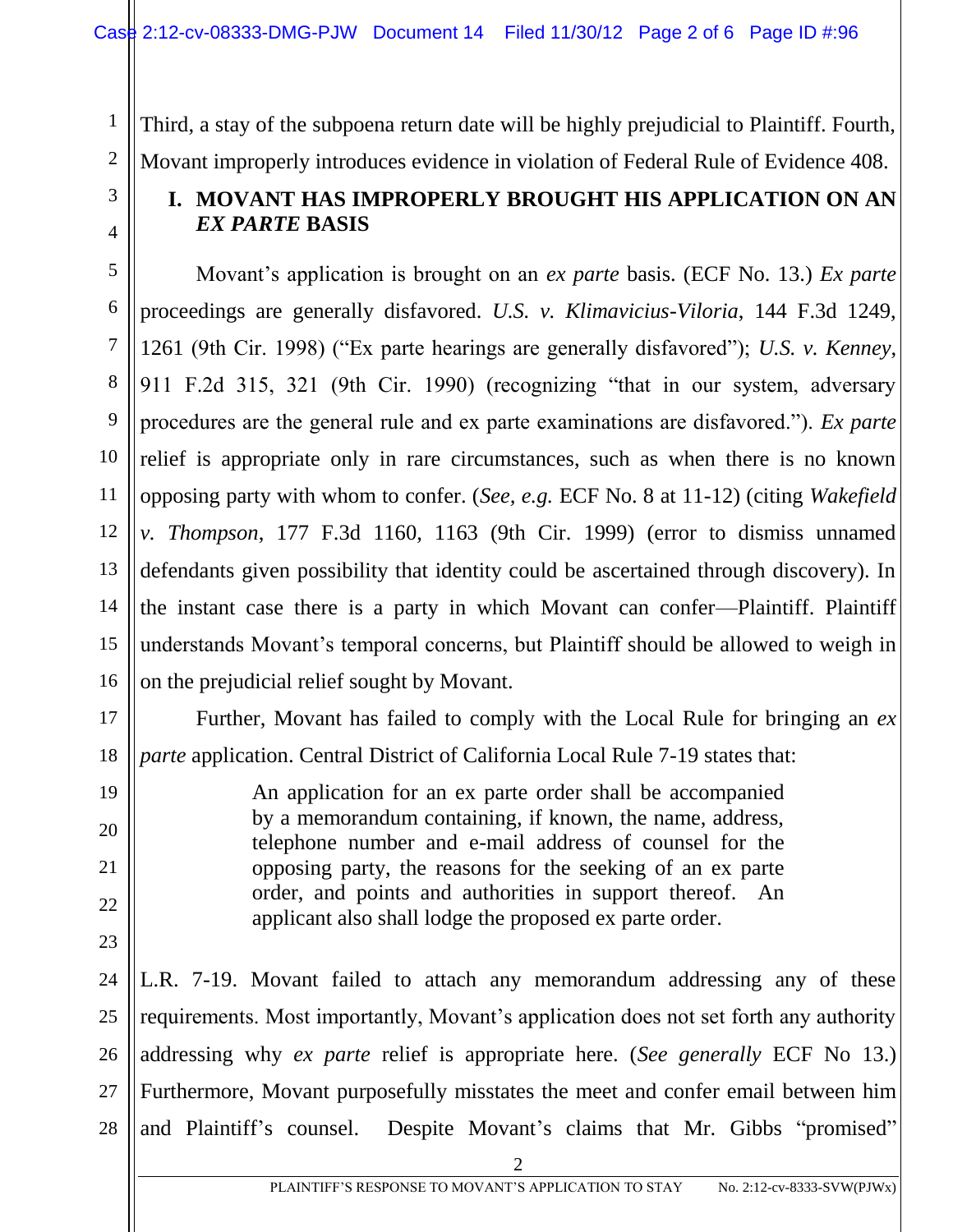1 2 3 4 5 6 7 8 9 10 11 12 13 14 Movant's counsel that he would get back to him on Wednesday regarding stay request, Plaintiff's counsel indicated that he "should have an answer for [Movant's attorney] by Wednesday." That mandated time period, Planitiff's attorney explained, was very tight in terms of the getting in touch with the Plaintiff, receiving an answer on this request, and getting back to Movant's attorney by Wednesday. Additionally, instead of waiting to hear back from Plaintiff's attorney per Movant's counsel's request, Movant prematurely filed this motion prior to the end of Wednesday. In other words, the implicit agreement to give Plaintiff's counsel through Wednesday to return Movant's counsel's email was violated when Movant filed his *ex parte* motion that evening. Movant effectively failed to follow through with the period set on the meet and confer. Meeting and conferring is an essential element to Movant's *ex parte* motion. It was not adequately conducted. Movant's application is improperly filed on an *ex parte* basis and he failed to adhere to the local rules. As a result, his *ex parte* application should be denied.

15

# 16 17

### **II. MOVANT'S EVENTUAL MOTION TO QUASH WILL LIKELY BE UNSUCCESSFUL**

18 19 20 21 22 23 24 25 26 27 28 Movant argues that good cause exists for a stay of the subpoena because his motion to quash has merit. (ECF No. 13 at 3.) However, based on the reasons provided by Movant, this is incorrect. Movant provides two reasons as to why his motion to quash Plaintiff's subpoena will have merit: 1) "the discovery is not 'very likely' to lead to the identification of an actual defendant" and 2) "the subpoena implicates Movant's limited First Amendment right to anonymity." (*Id.*) Both of these issues have already been addressed in Plaintiff application for leave to take expedited discovery. (ECF No. 8.) And the Court already ruled on these issues when it granted Plaintiff's application. (ECF No. 9.) Movant's motion to quash, therefore, would actually be a motion for reconsideration of the Court's Order of October 9, 2012, and a motion for reconsideration has a much stricter standard for relief. *Brown v. Kinross*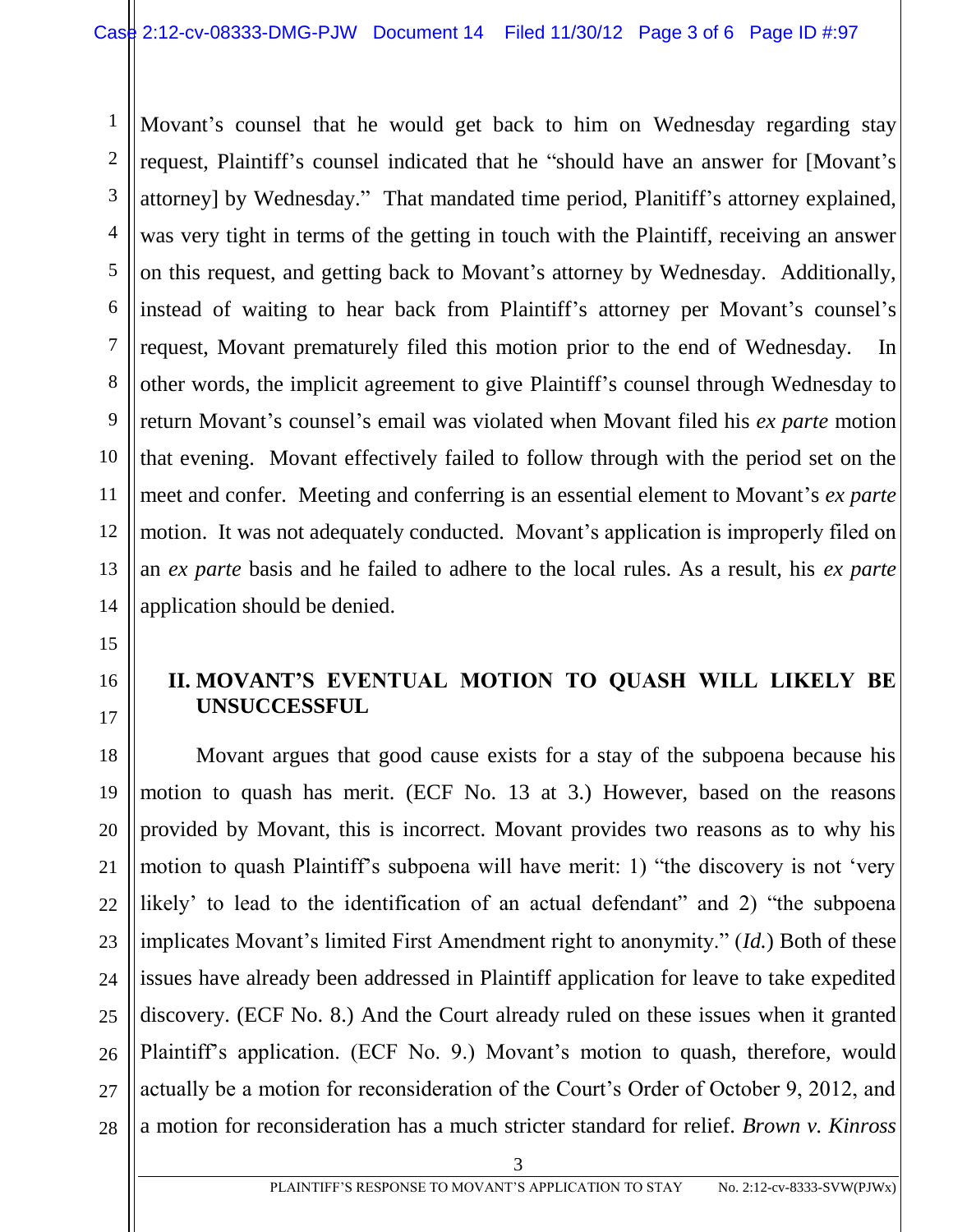*Gold, USA*, 378 F. Supp. 2d 1280, 1288 (D. Nev. 2005) ("Reconsideration of a prior ruling is appropriate…where the initial decision was clearly erroneous or manifestly unjust.") (*Citing Nunes v. Ashcroft, 375 F. 3d 805, 807-808 (9<sup>th</sup> Cir. 2004)); see also* L.R. 7-18.

Further, Movant mischaracterizes the requirement set forth in *Gillespie v. Civiletti*, 629 F.2d 637 (9th Cir. 1980). Movant argues that "the discovery is not 'very likely' to lead to the identification of an actual defendant." (ECF No. 13 at 3) (citing *Gillespie*, 629 F.2d at 642-643). Plaintiff is not required that to show that the discovery is "very likely" to lead to the identification of the unknown defendant, but instead "the plaintiff should be given an opportunity through discovery to identify the unknown defendants, *unless it is clear* that discovery would not uncover the identities." *Id.* (emphasis added). Because motions for reconsideration are rarely granted and Movant demonstrates a fundamental misunderstanding of the controlling law, his eventual "motion to quash" will likely be unsuccessful.

15 16

17

18

19

20

21

22

23

24

25

26

27

28

1

2

3

4

5

6

7

8

9

10

11

12

13

14

#### **III. A STAY OF THE SUBPOENA RETURN DATE WILL BE HIGHLY PREJUDICIAL TO PLAINTIFF**

Movant argues that "Plaintiff is not prejudiced whatsoever by this extension." (ECF No. 13 at 4.) Movant acknowledges the Rule 4(m) 120-day deadline for service of process, but argues that "[P]laintiff still has ample time to effect service on an appropriate defendant if it chooses to do so." (*Id.*) Plaintiff filed it complaint on September 27, 2012—over 60 days ago. (ECF No. 1.) Movant seeks to delay the case by an additional 30 days in which to file his motion. (ECF No. 13.) After Movant files his motion, Verizon will withhold his identifying information until the Court rules on the motion. Even after Plaintiff were to get his identifying information back, Plaintiff must conduct a further inquiry to determine if the subscriber associated with the infringing IP address is, in fact, the actual infringer. Finally, if Plaintiff is able to identify the true infringer, it must still amend the complaint and name and serve the Defendant with process. All of this takes considerable time, and in Plaintiff's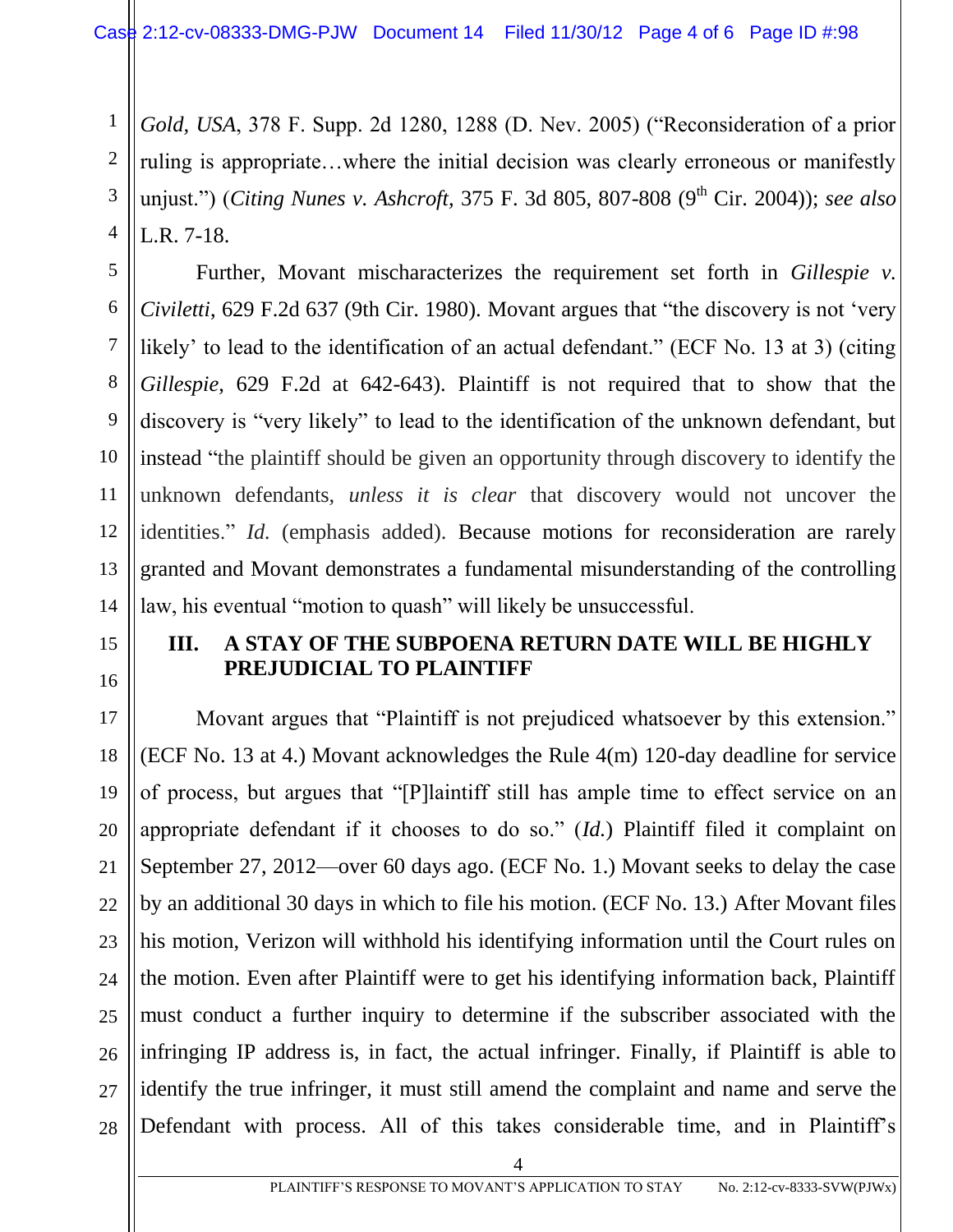counsel's experience cases similar to this often run into issues with Rule 4(m) due to the unusual circumstances of the case, even without any delays. A delay of 30 days will likely result in a violation of Rule 4(m). A stay of the subpoena return date will, therefore, be highly prejudicial to Plaintiff.

5

1

2

3

4

### **IV. MOVANT IMPROPERLY INTRODUCES EVIDENCE IN VIOLATION OF FEDERAL RULE OF EVIDENCE 408**

Movant references and attaches e-mail between his counsel and Plaintiff's counsel. (ECF No. 13-2.) Several of the e-mails contain compromise offers and negotiations. (*Id.*) As a result, these e-mails cannot be used as evidence pursuant to Federal Rule of Evidence 408(a). Indeed, the e-mails from Plaintiff's counsel even indicate as much. (ECF No. 13-2 at 2) ("NOTICE: THIS EMAIL IS INTENDED TO BE PART OF A SETTLEMENT NEGOTIATION AND IS NOT ADMISSIABLE UNDER FRE RULE 408."). Movant has improperly introduced this evidence into this action. As a result, the e-mail chain should be struck and Movant's application denied.

#### **CONCLUSION**

The Court's should deny Movant's *ex parte* application for stay of the subpoena return date. Movant has improperly brought his application on an ex parte basis. Based on the information provided by Movant, his motion to quash is unlikely to be successful. A stay of the subpoena return date will be highly prejudicial to Plaintiff. Movant improperly introduces evidence in violation of Federal Rule of Evidence 408.

///

///

///

///

///

///

///

///